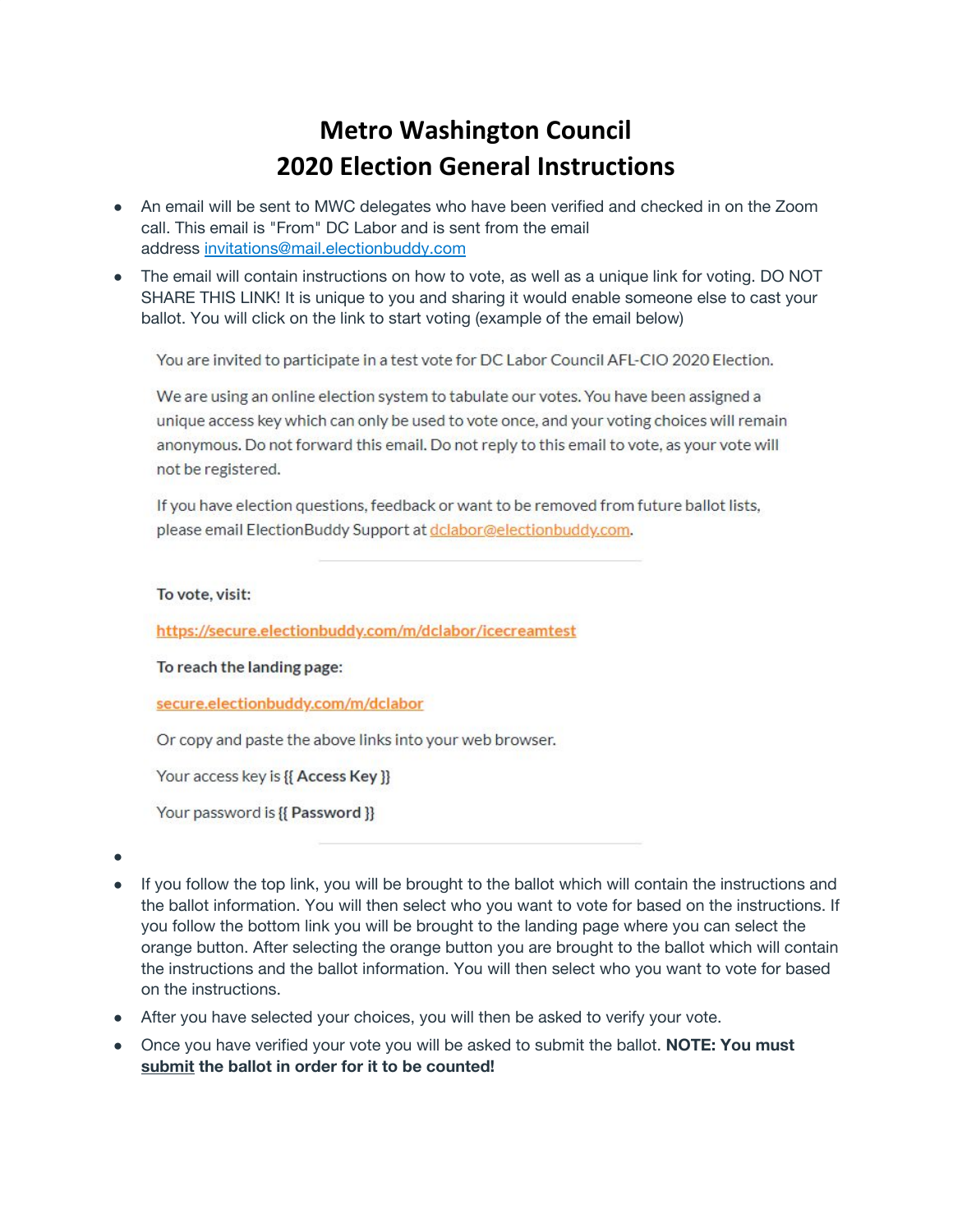- After the ballot is submitted you will be led to a confirmation page which will give you a unique confirmation code.
- Once you voters have recorded your confirmation code, select the button "Next Vote" and will be brought to the landing page where you'll wait for the next vote to open.



### Verify your selection

Your voters select "Verify your selection" and are brought to the "Verify" page: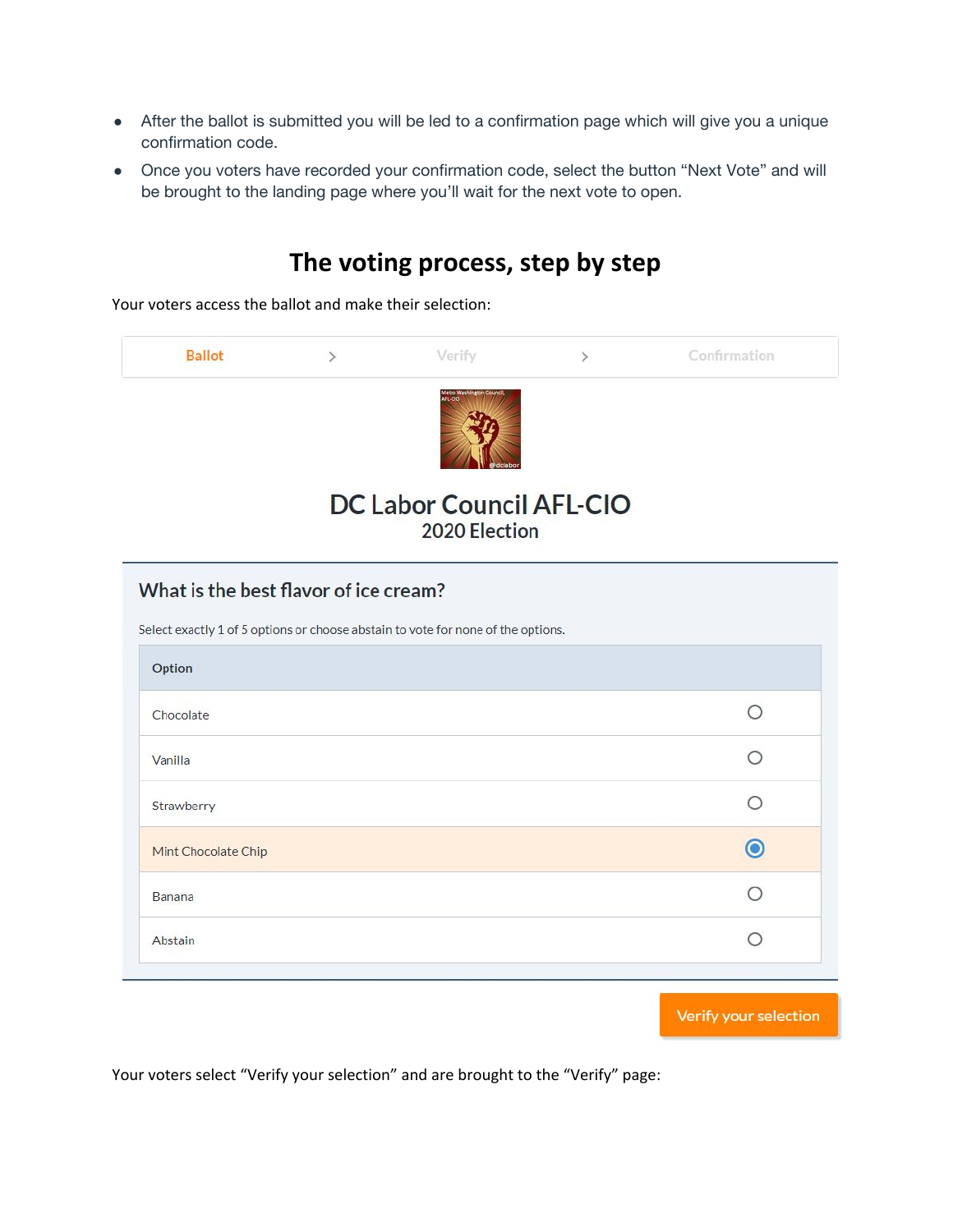| Ballot                                | ⋋ | <b>Verify</b>                                                                                              | $\left\langle \right\rangle$ | Confirmation    |
|---------------------------------------|---|------------------------------------------------------------------------------------------------------------|------------------------------|-----------------|
|                                       |   | AFL-CIO                                                                                                    |                              |                 |
|                                       |   | <b>DC Labor Council AFL-CIO</b><br>2020 Election                                                           |                              |                 |
|                                       |   | Review your choices below. To change, choose 'Edit ballot' or to finalize and vote, choose 'Submit ballot' |                              |                 |
| What is the best flavor of ice cream? |   |                                                                                                            |                              |                 |
| <b>Mint Chocolate Chip</b>            |   |                                                                                                            |                              |                 |
| « Edit ballot                         |   |                                                                                                            |                              | Submit ballot » |

Here, your voters check their selection and either choose to go back and "Edit ballot" or to "Submit ballot". Once your voters select "Submit ballot" they will be brought to the confirmation page:



Your voters can take down their verification code and then select "Next Vote":